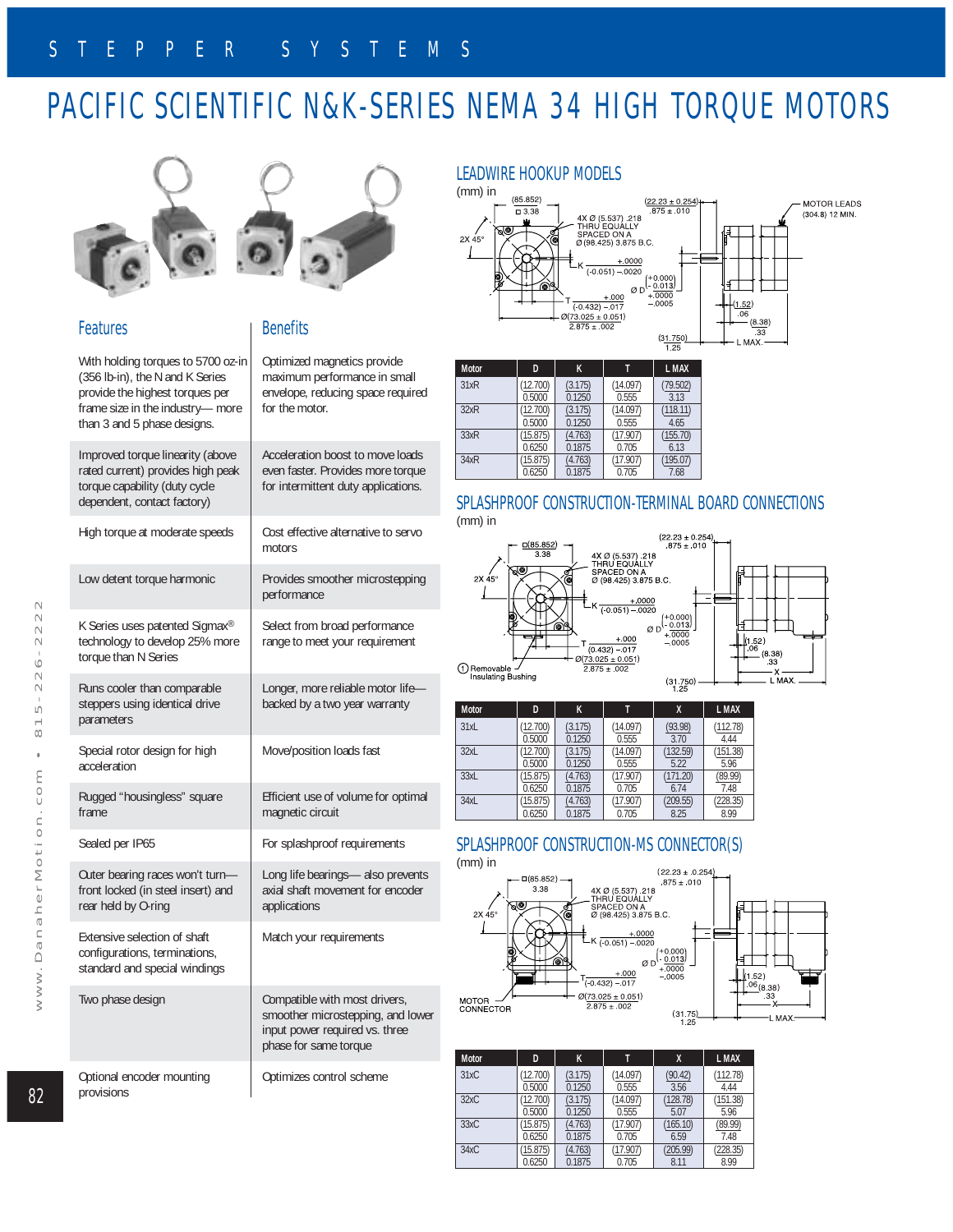## PACIFIC SCIENTIFIC N&K-SERIES NEMA 34 HIGH TORQUE MOTORS

### RATINGS AND CHARACTERISTICS **SEE SYSTEM RECOMMENDATIONS AND DATA ON PAGES 90-91.**

Motor parameters and winding data.

| <b>Typical</b><br><b>Leadwire Motor</b><br>Model Number | Parallel  | Connection①<br>Series | Unipolar  | Holding<br>Torque <sup>2</sup><br>(2 phases on)<br>oz-in (N-m)<br>±10% | Rated<br>Current/Phase <sup>3</sup><br>(amps DC) | Phase<br>Resistance<br>(ohms)<br>±10% | Phase<br>Inductance $@$<br>(mH)<br><b>Typical</b> | Detent<br>Torque<br>oz-in (N-m) | Thermal<br>Resistance <sup>(5)</sup><br>(°C/watt) | Rotor<br>Inertia<br>$oz-in-S2$<br>(kgm <sup>2</sup> x 10 <sup>-3</sup> ) | <b>Net</b><br>Weight<br>kg(lbs) |
|---------------------------------------------------------|-----------|-----------------------|-----------|------------------------------------------------------------------------|--------------------------------------------------|---------------------------------------|---------------------------------------------------|---------------------------------|---------------------------------------------------|--------------------------------------------------------------------------|---------------------------------|
| K SERIES - SIGMAX <sup>®</sup> 1 ROTOR STACK            |           |                       |           |                                                                        |                                                  |                                       |                                                   |                                 |                                                   |                                                                          |                                 |
| K31HRFL-LNK-NS-00                                       | $\bullet$ |                       |           | 830 (5.86)                                                             | 8.6                                              | 0.18                                  | 1.2                                               |                                 |                                                   |                                                                          |                                 |
| K31HRFL-LNK-NS-00                                       |           | $\bullet$             |           | 830 (5.86)                                                             | 4.3                                              | 0.72                                  | 4.7                                               |                                 |                                                   |                                                                          |                                 |
| K31HRFL-LNK-NS-00                                       |           |                       | $\bullet$ | 590 (4.16)                                                             | 6.1                                              | 0.36                                  | 1.2                                               | 25                              | 2.7                                               | 0.0202                                                                   | 2.27                            |
| K31HRFK-LNK-NS-00                                       | $\bullet$ |                       |           | 845 (5.96)                                                             | 6.6                                              | 0.29                                  | 2.1                                               | (0.18)                          |                                                   | (0.14)                                                                   | (5)                             |
| K31HRFK-LNK-NS-00                                       |           | $\bullet$             |           | 845 (5.96)                                                             | 3.3                                              | 1.16                                  | 8.3                                               |                                 |                                                   |                                                                          |                                 |
| K31HRFK-LNK-NS-00                                       |           |                       |           | 600 (4.23)                                                             | 4.7                                              | 0.58                                  | 2.1                                               |                                 |                                                   |                                                                          |                                 |
| N SERIES - Standard 1 ROTOR STACK                       |           |                       |           |                                                                        |                                                  |                                       |                                                   |                                 |                                                   |                                                                          |                                 |
| N31HRFL-LNK-NS-00                                       | $\bullet$ |                       |           | 650 (4.59)                                                             | 8.6                                              | 0.18                                  | 1.4                                               |                                 |                                                   |                                                                          |                                 |
| N31HRFL-LNK-NS-00                                       |           | $\bullet$             |           | 650 (4.59)                                                             | 4.3                                              | 0.72                                  | 5.8                                               |                                 |                                                   |                                                                          |                                 |
| N31HRFL-LNK-NS-00                                       |           |                       | $\bullet$ | 460 (3.25)                                                             | 6.1                                              | 0.36                                  | 1.4                                               | 18                              | 2.7                                               | 0.0202<br>(0.14)                                                         | 2.27<br>(5)                     |
| N31HRFK-LNK-NS-00                                       | $\bullet$ |                       |           | 665 (4.69)                                                             | 6.6                                              | 0.29                                  | 2.6                                               | (0.13)                          |                                                   |                                                                          |                                 |
| N31HRFK-LNK-NS-00                                       |           | $\bullet$             |           | 665 (4.69)                                                             | 3.3                                              | 1.16                                  | 10.3                                              |                                 |                                                   |                                                                          |                                 |
| N31HRFK-LNK-NS-00                                       |           |                       |           | 470 (3.32)                                                             | 4.7                                              | 0.58                                  | 2.6                                               |                                 |                                                   |                                                                          |                                 |
| K SERIES - SIGMAX <sup>®</sup> 2 ROTOR STACK            |           |                       |           |                                                                        |                                                  |                                       |                                                   |                                 |                                                   |                                                                          |                                 |
| K32HRFM-LNK-NS-00                                       | $\bullet$ |                       |           | 1535 (10.83)                                                           | 10                                               | 0.18                                  | 1.4                                               |                                 |                                                   |                                                                          |                                 |
| K32HRFM-LNK-NS-00                                       |           | $\bullet$             |           | 1535 (10.83)                                                           | 5                                                | 0.7                                   | 5.5                                               |                                 | $\sqrt{2}$                                        | 0.038<br>(0.27)                                                          | 3.81<br>(8.4)                   |
| K32HRFM-LNK-NS-00                                       |           |                       | $\bullet$ | 1085 (7.66)                                                            | 7.1                                              | 0.35                                  | 1.4                                               | 50                              |                                                   |                                                                          |                                 |
| K32HRFL-LNK-NS-00                                       | $\bullet$ |                       |           | 1515 (10.69)                                                           | 8.1                                              | 0.26                                  | $\overline{2}$                                    | (0.35)                          |                                                   |                                                                          |                                 |
| K32HRFL-LNK-NS-00                                       |           | $\bullet$             |           | 1515 (10.69)                                                           | 4.1                                              | 1.03                                  | 8.1                                               |                                 |                                                   |                                                                          |                                 |
| K32HRFL-LNK-NS-00                                       |           |                       |           | 1070 (7.55)                                                            | 5.8                                              | 0.52                                  | $\overline{2}$                                    |                                 |                                                   |                                                                          |                                 |
| N SERIES - Standard 2 ROTOR STACK                       |           |                       |           |                                                                        |                                                  |                                       |                                                   |                                 |                                                   |                                                                          |                                 |
| N32HRFM-LNK-NS-00                                       | $\bullet$ |                       |           | 1215 (8.58)                                                            | 10                                               | 0.18                                  | 1.8                                               |                                 |                                                   |                                                                          |                                 |
| N32HRFM-LNK-NS-00                                       |           | $\bullet$             |           | 1215 (8.58)                                                            | 5                                                | 0.7                                   | $\boldsymbol{7}$                                  |                                 |                                                   |                                                                          |                                 |
| N32HRFM-LNK-NS-00                                       |           |                       | $\bullet$ | 860 (6.07)                                                             | 7.1                                              | 0.35                                  | 1.8                                               | 36                              | $\sqrt{2}$                                        | 0.038                                                                    | 3.81                            |
| N32HRFL-LNK-NS-00                                       | $\bullet$ |                       |           | 1200 (8.47)                                                            | 8.1                                              | 0.26                                  | 2.6                                               | (0.25)                          |                                                   | (0.27)                                                                   | (8.4)                           |
| N32HRFL-LNK-NS-00                                       |           | $\bullet$             |           | 1200 (8.47)                                                            | 4.1                                              | 1.03                                  | 10.3                                              |                                 |                                                   |                                                                          |                                 |
| 5.8<br>2.6<br>N32HRFL-LNK-NS-00<br>850 (6.00)<br>0.52   |           |                       |           |                                                                        |                                                  |                                       |                                                   |                                 |                                                   |                                                                          |                                 |
| K SERIES - SIGMAX <sup>®</sup> 3 ROTOR STACK            |           |                       |           |                                                                        |                                                  |                                       |                                                   |                                 |                                                   |                                                                          |                                 |
| K33HRFM-LNK-NS-00                                       | $\bullet$ |                       |           | 2150 (15.17)                                                           | 9.9                                              | 0.22                                  | 1.7                                               |                                 |                                                   |                                                                          |                                 |
| K33HRFM-LNK-NS-00                                       |           | $\bullet$             |           | 2150 (15.17)                                                           | $5\phantom{.0}$                                  | 0.87                                  | $7\phantom{.}$                                    |                                 |                                                   |                                                                          | 5.39                            |
| K33HRFM-LNK-NS-00<br>K33HRFL-LNK-NS-00                  |           |                       | $\bullet$ | 1520 (10.73)                                                           | $\overline{\mathfrak{I}}$<br>9                   | 0.44<br>0.26                          | 1.7<br>2.6                                        | 75                              | 1.6                                               | 0.0567<br>(0.40)                                                         | (11.9)                          |
| K33HRFL-LNK-NS-00                                       | $\bullet$ | $\bullet$             |           | 2340 (16.52)<br>2340 (16.52)                                           | 4.5                                              | 1.06                                  | 10.6                                              | (0.53)                          |                                                   |                                                                          |                                 |
| K33HRFL-LNK-NS-00                                       |           |                       |           | 1655 (11.68)                                                           | 6.3                                              | 0.53                                  | 2.6                                               |                                 |                                                   |                                                                          |                                 |
| N SERIES - Standard 3 ROTOR STACK                       |           |                       |           |                                                                        |                                                  |                                       |                                                   |                                 |                                                   |                                                                          |                                 |
| N33HRFM-LNK-NS-00                                       | $\bullet$ |                       |           | 1715 (12.10)                                                           | 9.9                                              | 0.22                                  | 2.3                                               |                                 |                                                   |                                                                          |                                 |
| N33HRFM-LNK-NS-00                                       |           | $\bullet$             |           | 1715 (12.10)                                                           | 5                                                | 0.87                                  | $\overline{9}$                                    |                                 |                                                   |                                                                          |                                 |
| N33HRFM-LNK-NS-00                                       |           |                       | $\bullet$ | 1215 (8.58)                                                            | $\boldsymbol{7}$                                 | 0.44                                  | 2.3                                               | 54                              | 1.6                                               | 0.0567                                                                   | 5.39                            |
| N33HRFL-LNK-NS-00                                       | $\bullet$ |                       |           | 1845 (13.02)                                                           | 9                                                | 0.26                                  | 3.4                                               | (0.38)                          |                                                   | (0.40)                                                                   | (11.9)                          |
| N33HRFL-LNK-NS-00                                       |           | $\bullet$             |           | 1845 (13.02)                                                           | 4.5                                              | 1.06                                  | 13.6                                              |                                 |                                                   |                                                                          |                                 |
| N33HRFL-LNK-NS-00                                       |           |                       |           | 1305 (9.21)                                                            | 6.3                                              | 0.53                                  | 3.4                                               |                                 |                                                   |                                                                          |                                 |
| K SERIES - SIGMAX <sup>®</sup> 4 ROTOR STACK            |           |                       |           |                                                                        |                                                  |                                       |                                                   |                                 |                                                   |                                                                          |                                 |
| K34HRFM-LNK-NS-00                                       | $\bullet$ |                       |           | 2725 (19.23)                                                           | 11.3                                             | 0.2                                   | $\sqrt{2}$                                        |                                 |                                                   |                                                                          |                                 |
| K34HRFM-LNK-NS-00                                       |           | $\bullet$             |           | 2725 (19.23)                                                           | 5.6                                              | 0.82                                  | 8.2                                               |                                 |                                                   |                                                                          |                                 |
| K34HRFM-LNK-NS-00                                       |           |                       | $\bullet$ | 1930 (13.62)                                                           | 8                                                | 0.41                                  | $\overline{2}$                                    | 65                              | 1.3                                               | 0.075                                                                    | 6.84                            |
| K34HRFL-LNK-NS-00                                       | $\bullet$ |                       |           | 2790 (19.69)                                                           | 8.7                                              | 0.33                                  | 3.6                                               | (0.50)                          |                                                   | (0.53)                                                                   | (15.1)                          |
| K34HRFL-LNK-NS-00                                       |           | $\bullet$             |           | 2790 (19.69)                                                           | 4.4                                              | 1.32                                  | 14.5                                              |                                 |                                                   |                                                                          |                                 |
| K34HRFL-LNK-NS-00                                       |           |                       |           | 1975 (13.94)                                                           | 6.2                                              | 0.66                                  | 3.6                                               |                                 |                                                   |                                                                          |                                 |
| N SERIES - Standard 4 ROTOR STACK                       |           |                       |           |                                                                        |                                                  |                                       |                                                   |                                 |                                                   |                                                                          |                                 |
| N34HRFM-LNK-NS-00                                       | $\bullet$ |                       |           | 2140 (15.10)                                                           | 11.3                                             | 0.2                                   | 2.6                                               |                                 |                                                   |                                                                          |                                 |
| N34HRFM-LNK-NS-00                                       |           | $\bullet$             |           | 2140 (15.10)                                                           | 5.6                                              | 0.82                                  | 10.6                                              | 57                              | 1.3                                               | 0.075                                                                    | 6.84<br>(15.1)                  |
| N34HRFM-LNK-NS-00                                       |           |                       | $\bullet$ | 1510 (10.66)                                                           | 8                                                | 0.41                                  | 2.6                                               |                                 |                                                   |                                                                          |                                 |
| N34HRFL-LNK-NS-00                                       | $\bullet$ |                       |           | 2180 (15.39)                                                           | 8.7                                              | 0.33                                  | 4.7                                               | (0.40)                          |                                                   | (0.53)                                                                   |                                 |
| N34HRFL-LNK-NS-00                                       |           | $\bullet$             |           | 2180 (15.39)                                                           | 4.4                                              | 1.32                                  | 18.8                                              |                                 |                                                   |                                                                          |                                 |
| N34HRFL-LNK-NS-00                                       |           |                       | $\bullet$ | 1545 (10.90)                                                           | $6.2\,$                                          | 0.66                                  | 4.7                                               |                                 |                                                   |                                                                          |                                 |

All ratings typical and at 25°C unless otherwise noted. ➀ Refer to Selection Guide for more information.

➁ With rated current applied.

➂ Windings at 130°C and motor in still air at 40°C (without heat sink). Operation of these motors above rated current may cause demagnetization. Contact factory.

➃ Small signal inductance as measured with impedance bridge at 1kHz, 1 amp.

➄ Thermal resistance measured with motor hanging in still air (unmounted).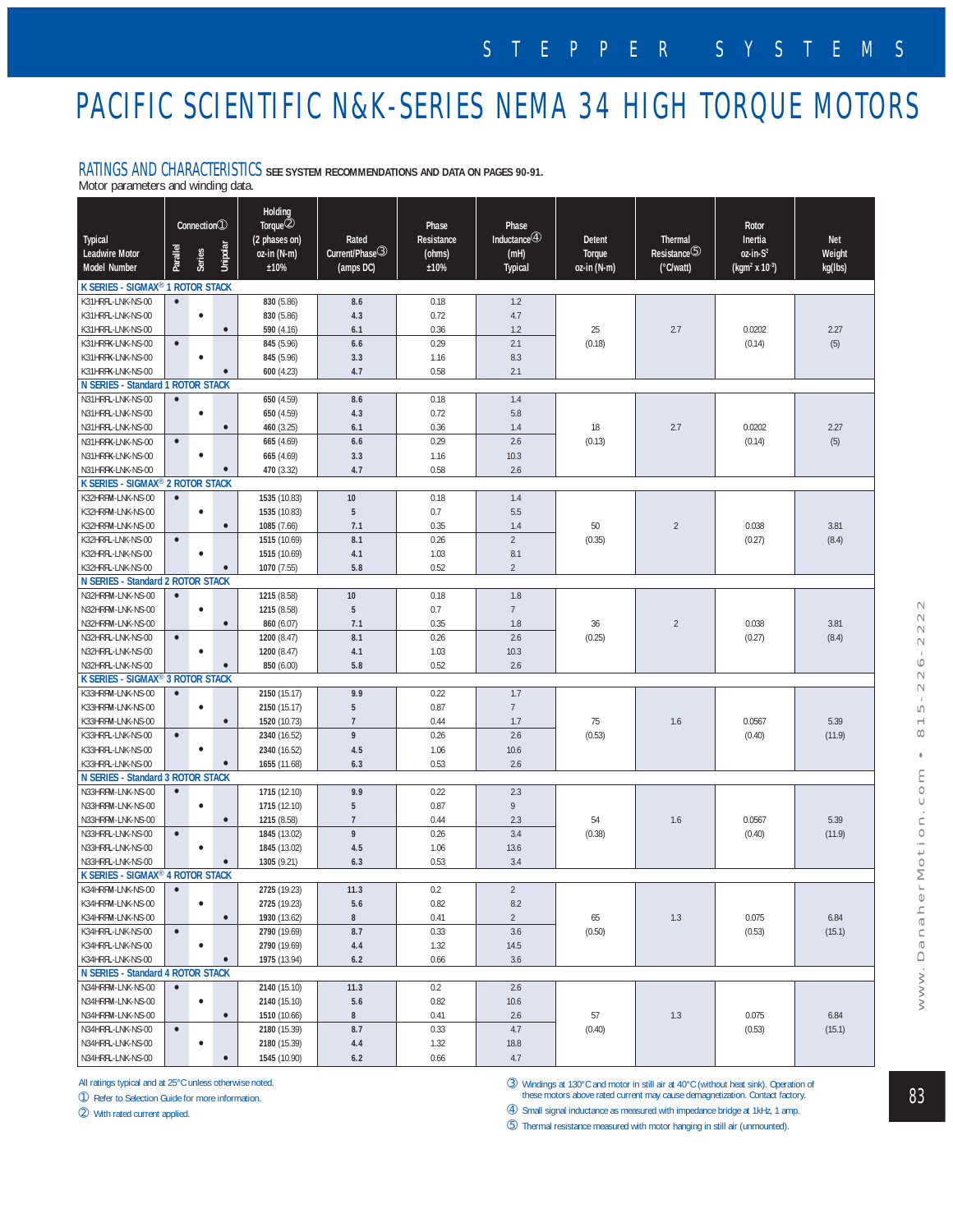# PACIFIC SCIENTIFIC N&K-SERIES NEMA 34 STEPPER SYSTEMS



The performance information shown in the torque/speed curves that follow show the N & K series of NEMA 34 step motors with windings, connections and current levels selected for maximum performance with the drives shown on this page. For additional assistance in sizing or selecting the stepper system appropriate for your application, contact Danaher Motion Customer Support at 815-226-2222.

### PACIFIC SCIENTIFIC N&K-SERIES NEMA 34 STEPPER SYSTEMS



### **6210/6215 Microstepping Drives SEE PAGE 74**

- $\cdot$  24-40 VDC input
- Step/direction input or oscillator models
- Current selectable from 1 to 3.5 amps peak
- Microstepping 4 step sizes







- Step/direction input or oscillator models
- Current selectable from 0.625 to 7.1 amps peak
- Selectable step sizes, binary or decimal, full to 1/250 or 1/256

#### **Impulse Microstepping Drives SEE PAGE 75**

- 90-120 VAC input, 160 VDC bus
- Step/direction input
- Programmable inputs/outputs<br>• Current selectable from 0.75 to
- Current selectable from 0.75 to 4.0 amps
- Microstepping 200 to 100,000, selectable in increments of 200

#### **NextStep® Microstepping Drives SEE PAGE 76**

- 90-120 VAC input, 160 VDC bus. 240 V model available
- Step/direction input
- Current selectable from 0 to 7.9 amps, to 3.9 A for 240 V model
- 5,000 steps/rev to 50,000 steps/rev microstepping



### **SMARTSTEP Microstepping Drives SEE PAGE 77**

- 90-120 VAC input, 160 VDC bus. 240 V model available
- Programmable indexing
- Current selectable from 0 to 7.9 amps, to 3.9 A for 240 V model
- 36,000 steps/rev microstepping



 $-222$  $\sim$  $\sim$  $\sim$  $\overline{a}$  $\overline{\phantom{0}}$ 

 $\infty$  $\ddot{\phantom{0}}$  $\epsilon$  $\circ$  $\smash{\smash{\cup}}$  $\equiv$  $\subset$ 

 $\overline{0}$  +  $\overline{1}$  $\overline{M}$